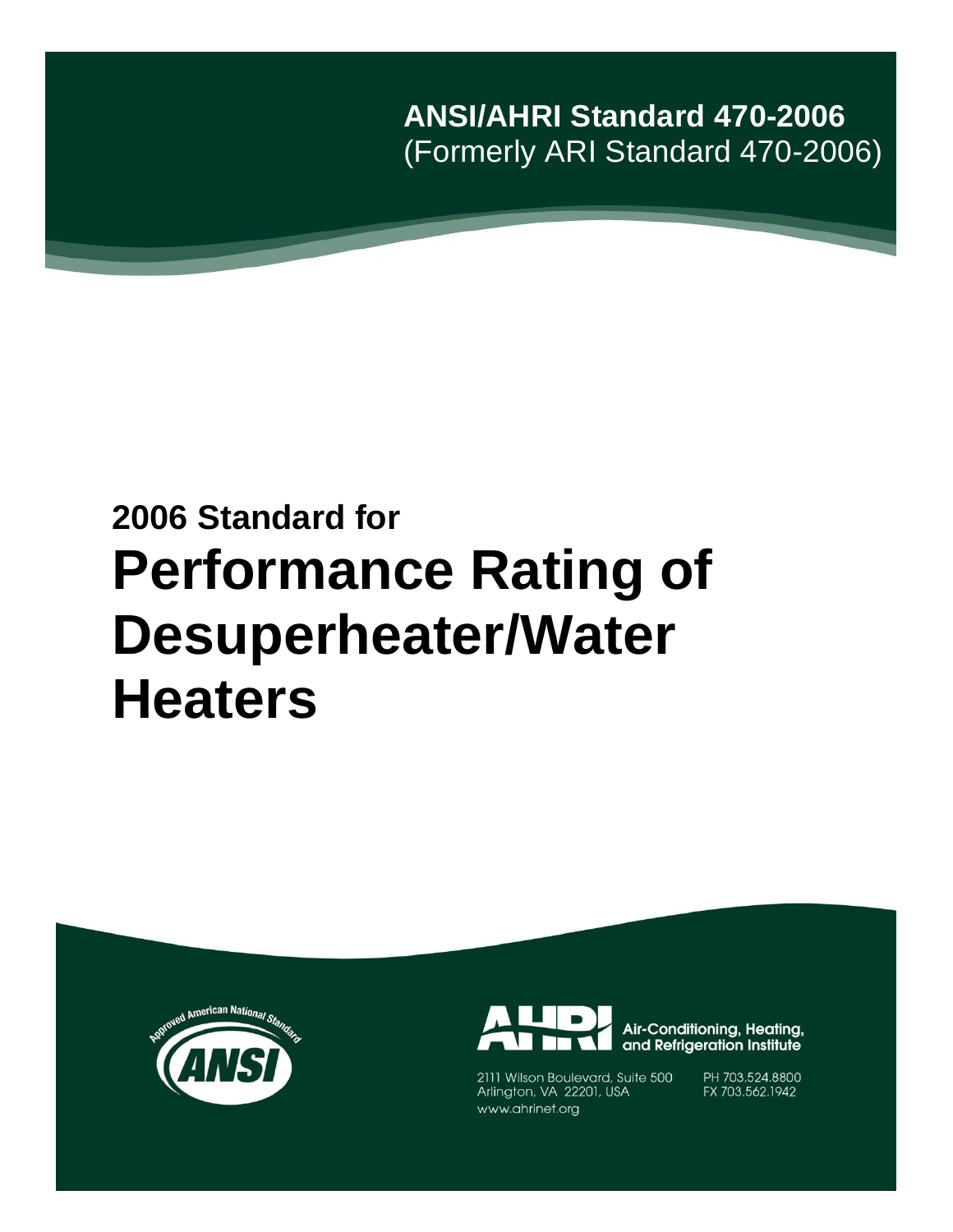### **IMPORTANT**

## *SAFETY DISCLAIMER*

AHRI does not set safety standards and does not certify or guarantee the safety of any products, components or systems designed, tested, rated, installed or operated in accordance with this standard/guideline. It is strongly recommended that products be designed, constructed, assembled, installed and operated in accordance with nationally recognized safety standards and code requirements appropriate for products covered by this standard/guideline.

AHRI uses its best efforts to develop standards/guidelines employing state-of-the-art and accepted industry practices. AHRI does not certify or guarantee that any tests conducted under its standards/guidelines will be nonhazardous or free from risk.

Note:

This standard supersedes ARI Standard 470-2001. Approved by ANSI May 20, 2009. ANS expired May 20, 2019.

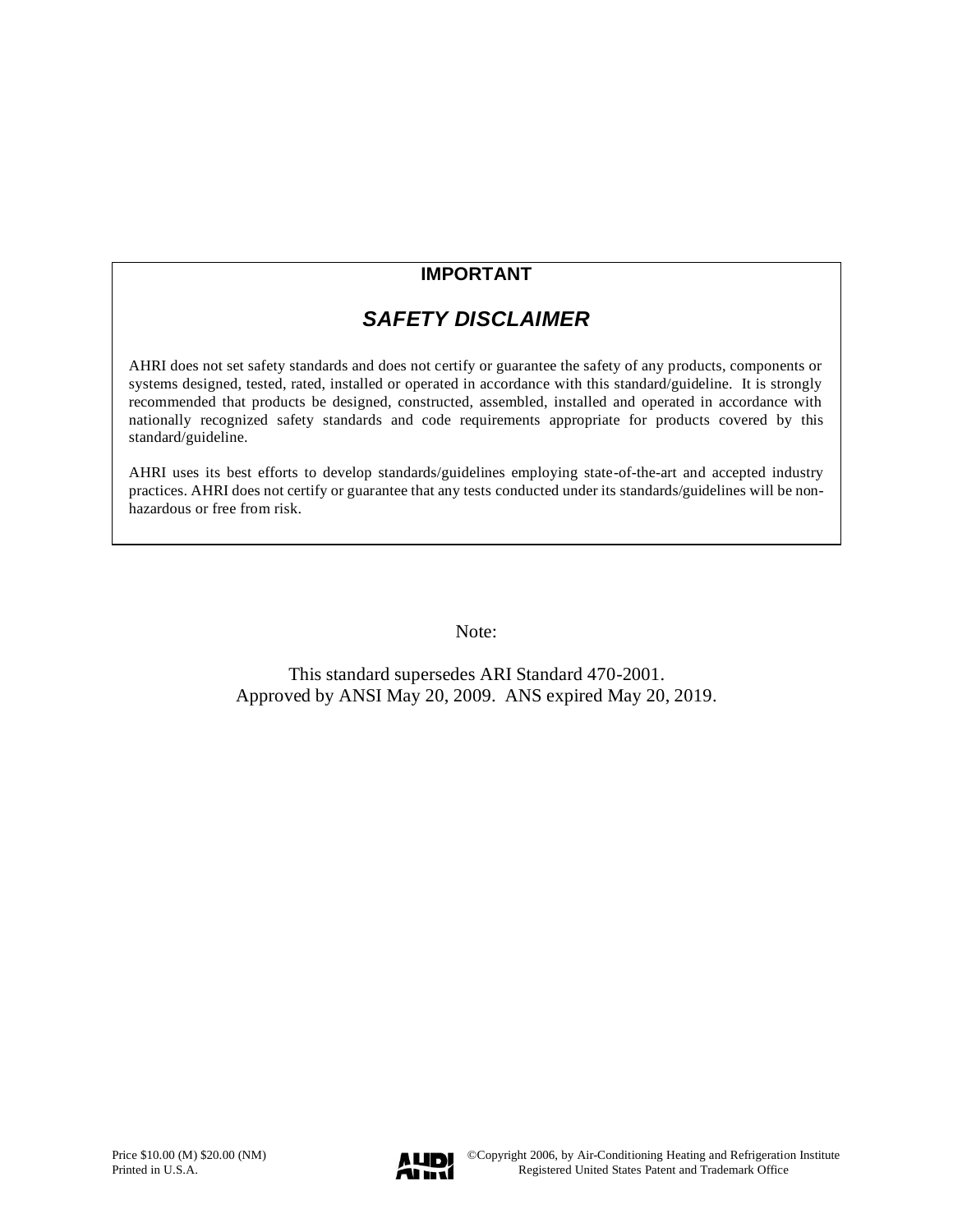### **TABLE OF CONTENTS**

| <b>SECTION</b> | <b>PAGE</b> |
|----------------|-------------|
| Section 1.     |             |
| Section 2.     |             |
| Section 3.     |             |
| Section 4.     |             |
| Section 5.     |             |
| Section 6.     |             |
| Section 7.     |             |
| Section 8.     |             |

### **TABLES**

| Table 1. |  |
|----------|--|
|          |  |

### **APPENDICES**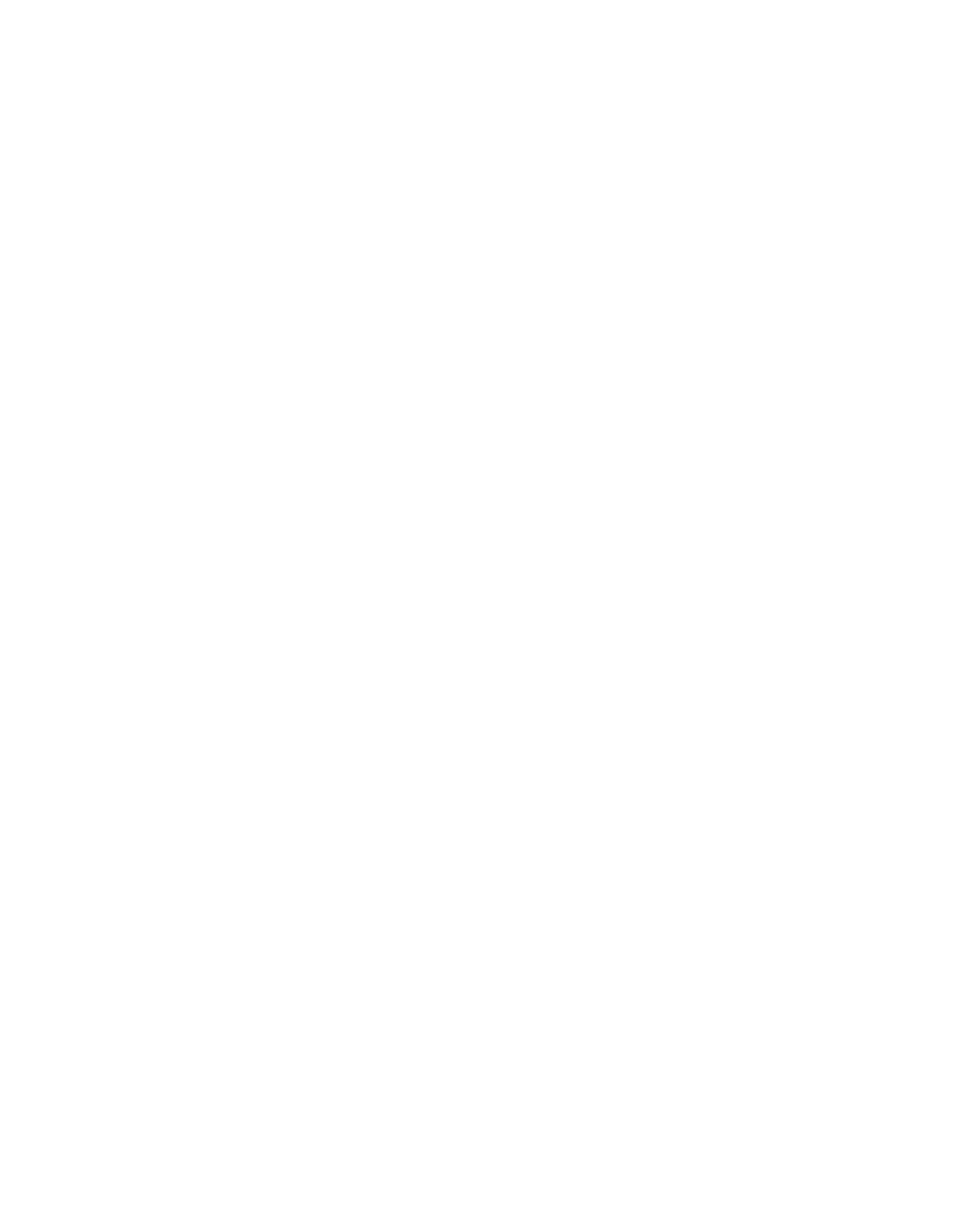# **PERFORMANCE RATING OF DESUPERHEATER/WATER HEATERS**

#### **Section 1. Purpose**

**1.1** *Purpose.* The purpose of this standard is to establish for Desuperheater/Water Heaters: definitions; test requirements; rating requirements; minimum data requirements for Published Ratings; marking and nameplate data; and conformance conditions.

**1.1.1** *Intent.* This standard is intended for the guidance of the industry, including manufacturers, engineers, installers, contractors and users.

**1.1.2** *Review and Amendment.* This standard is subject to review and amendment as technology advances.

#### **Section 2. Scope**

**2.1** *Scope.* This standard applies to Desuperheater/Water Heaters supplied as separate components, as defined in Section 3 and using single component and azeotropic refrigerants only.

**2.2** *Exclusions.* This standard does not apply to Desuperheater/Water Heaters supplied as components of factory-assembled refrigeration or air conditioning units. This standard does not apply to systems using zeotropic refrigerants.

#### **Section 3. Definitions**

*Definitions*. All terms in this document follow the standard industry definitions in the current edition of *ASHRAE Terminology of Heating, Ventilation, Air Conditioning and Refrigeration* unless otherwise defined in this section.

**3.1** *Desuperheater/Water Heater.* A factory-made assembly of elements by which refrigerant vapor flow and water flow are maintained in such heat transfer relationship that the refrigerant vapor is desuperheated and the water is heated.

**3.2** *Field Fouling Allowance.* Provisions for anticipated Fouling Factor during use.

**3.2.1** *Fouling Factor.* The thermal resistance due to fouling accumulated on the heat transfer surface.

**3.3** *Net Heating Capacity.* The useful heat exchanged between the refrigerant vapor and the water being heated. This value is the product of the mass flow rate of water, the specific heat of water and the water temperature rise, Btu/h [W].

**3.3.1** *Clean Tube Capacity.* This is the Net Heating Capacity of the heat exchanger, Btu/h [W], with clean tubes at the Standard Rating Conditions.

**3.4** *Published Rating.* A statement of assigned values of those performance characteristics, under stated rating conditions, by which a unit may be chosen to fit its application. These values apply to all Desuperheater/Water Heaters of like nominal size and type (identification) produced by the same manufacturer. As used herein, the term Published Rating includes all performance characteristics shown on the unit or published in specifications, advertising or other literature controlled by the manufacturer, at stated Rating Conditions.

**3.4.1** *Application Rating.* A rating based on tests performed at application Rating Conditions.

**3.4.2** *Standard Rating.* A rating based on tests performed at Standard Rating Conditions.

**3.5** *Rating Conditions*. Any set of operating conditions under which a single level of performance results and which causes only that level of performance to occur.

**3.5.1** *Standard Rating Conditions*. Rating Conditions used as the basis of comparison for performance characteristics.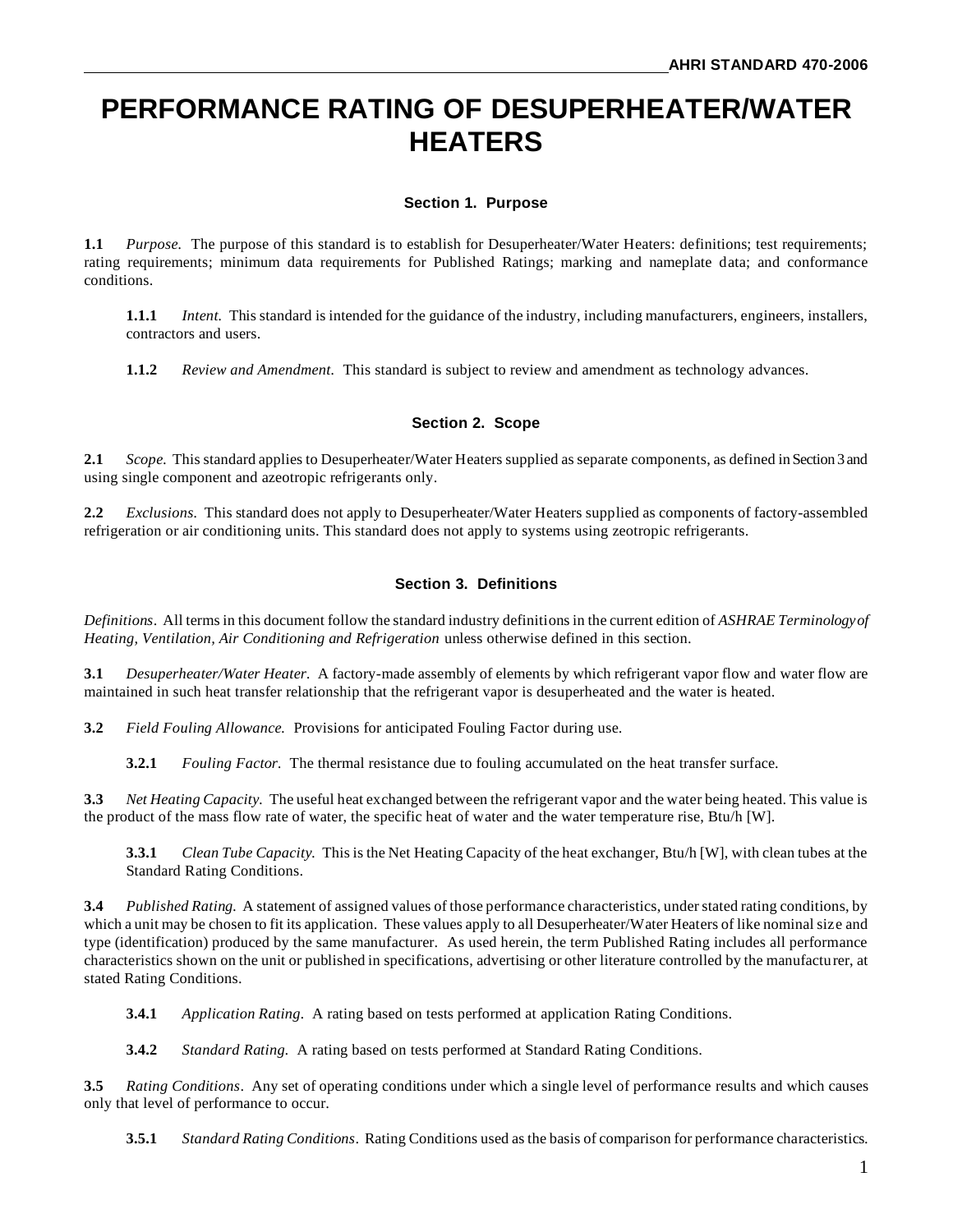**3.6** *"Shall" or "Should."* "Shall" or "should" shall be interpreted as follows:

**3.6.1** *Shall.* Where "shall" or "shall not" is used for a provision specified, that provision is mandatory if compliance with the standard is claimed.

**3.6.2** *Should.* "Should" is used to indicate provisions which are not mandatory but which are desirable as good practice.

#### **Section 4. Test Requirements**

**4.1** *Test Requirements.* The tests shall be conducted in accordance with the test procedure contained in Appendix C.

#### **Section 5. Rating Requirements**

**5.1** *Published Ratings.* Published Ratings consist of Standard Ratings and Application Ratings. Such ratings shall be based on tests of Desuperheater/Water Heaters with the refrigerant specified in the ratings.

**5***.***2** *Standard Ratings.* Published Ratings shall include the Standard Rating, given for one of the Standard Rating Conditions shown in Table 1 and properly identified as the Standard Rating. Standard Ratings shall be based on tests with initially cle an tubes.

**5.3** *Application Ratings.* Application Ratings give performance data at operating conditions other than those shown in Table 1. Application Ratings shall contain all information shown in 6.2. When Application Ratings include water-side Field Fouling Allowance(s) they shall be calculated by the method specified in 5.4. Published Ratings shall be subject to the tolerances of this standard.

**5.3.1** Either Application Ratings or a method of adjusting the clean tube ratings may be presented to show the effect of various water-side Field Fouling Allowances. These calculation methods or method of adjusting these ratings shall be calculated in accordance with 5.4.

**5.4** *Determination of Ratings.* Ratings shall be determined in accordance with the following (where steady state operation is in a condensing mode, this analysis will be in error):

**5.4.1** *Clean Tube Ratings.* Published Ratings shall be determined by test with initially clean tubes at conditions specified for the selected system in Table 1 and conducted in accordance with Appendix C. The results of these tests shall be accepted as including a Fouling Factor of zero.

| <b>Table 1. Standard Rating Conditions</b>                                                                    |                                                                  |                 |                                                               |                 |                                  |                 |                                 |                 |  |  |  |  |
|---------------------------------------------------------------------------------------------------------------|------------------------------------------------------------------|-----------------|---------------------------------------------------------------|-----------------|----------------------------------|-----------------|---------------------------------|-----------------|--|--|--|--|
| Type<br>System                                                                                                | <b>Saturated Temperature</b><br>of Entering Refrigerant<br>Vapor |                 | Actual Temperature of<br><b>Entering Refrigerant</b><br>Vapor |                 | Temperature of Entering<br>Water |                 | Temperature of<br>Leaving Water |                 |  |  |  |  |
|                                                                                                               | $\circ$ F                                                        | $\rm ^{\circ}C$ | $\circ$ F                                                     | $\rm ^{\circ}C$ | $\circ$ F                        | $\rm ^{\circ}C$ | $\circ$ F                       | $\rm ^{\circ}C$ |  |  |  |  |
| Air Cooled                                                                                                    | 125                                                              | 51.7            | 220                                                           | 104             | 90 and 120                       | 32 and<br>48.9  | 140                             | 60.0            |  |  |  |  |
| Water<br>Cooled                                                                                               | 105                                                              | 40.6            | 180                                                           | 82.2            | 90 and 120                       | 32 and<br>48.9  | 140                             | 60.0            |  |  |  |  |
| Note: Ratings are for single component and azeotropic refrigerants only. Zeotropic refrigerants are excluded. |                                                                  |                 |                                                               |                 |                                  |                 |                                 |                 |  |  |  |  |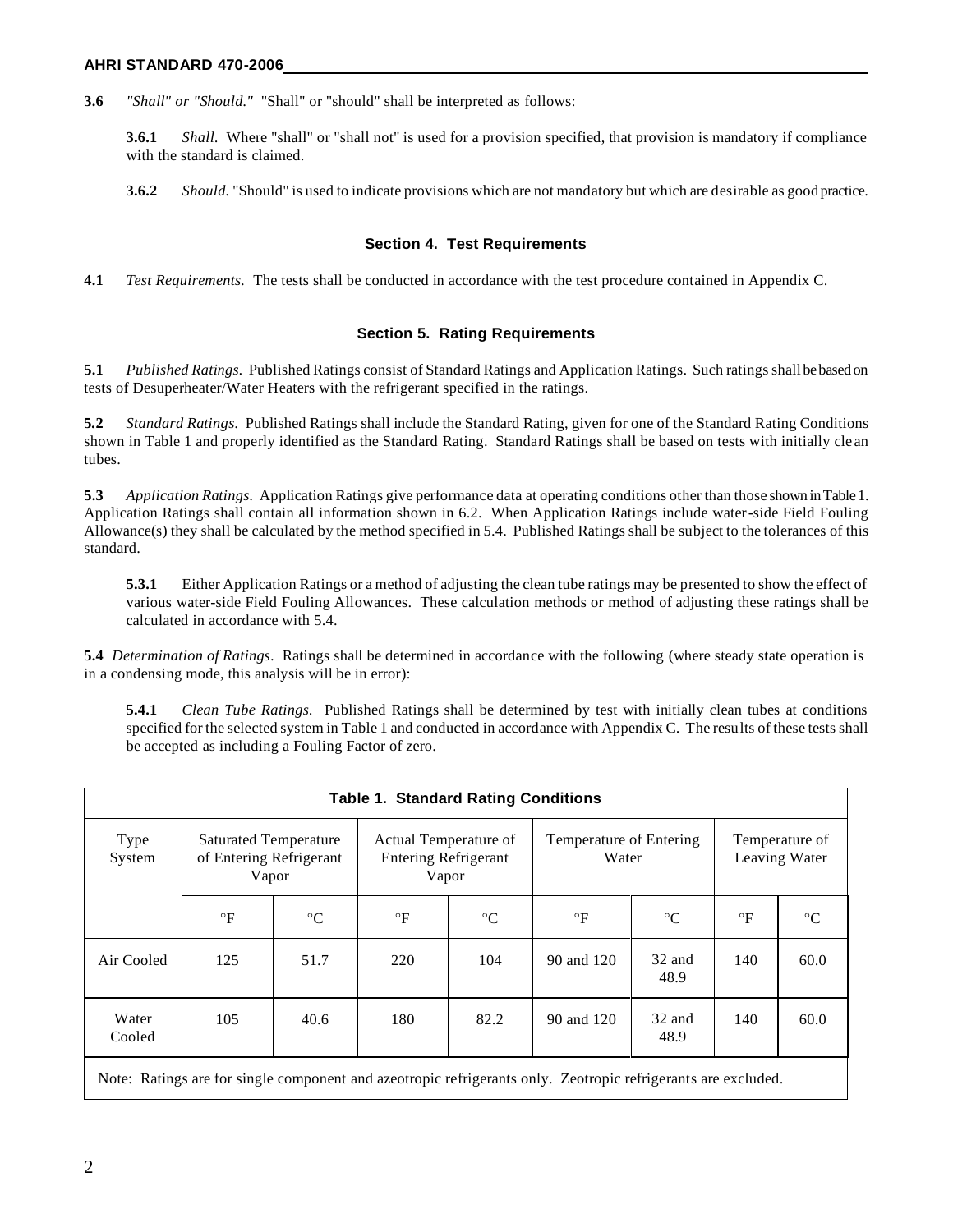**5.4.2** *Fouled Tube Ratings.* From the results of the clean tube tests, calculate the clean tube overall heat transfer coefficient,  $U_c$ . Then, mathematically add the specified Fouling Factor to the reciprocal of the clean tube  $U_c$  and calculate the fouled ratings for publication, using the following methods, as applicable.

a. Tube-in-tube (counter flow arrangement shown - parallel flow also covered).



b. Single tube pass shell-and-tube (counter flow arrangement shown - parallel flow also covered).



c. Coil-in-shell, single pass (counter flow arrangement shown - parallel flow also covered).



Obtain U<sup>c</sup> from the following equation:

$$
U_c = \frac{q}{A \times (LMTD)_c}
$$

where (*LMTD)<sup>c</sup>* is defined by:

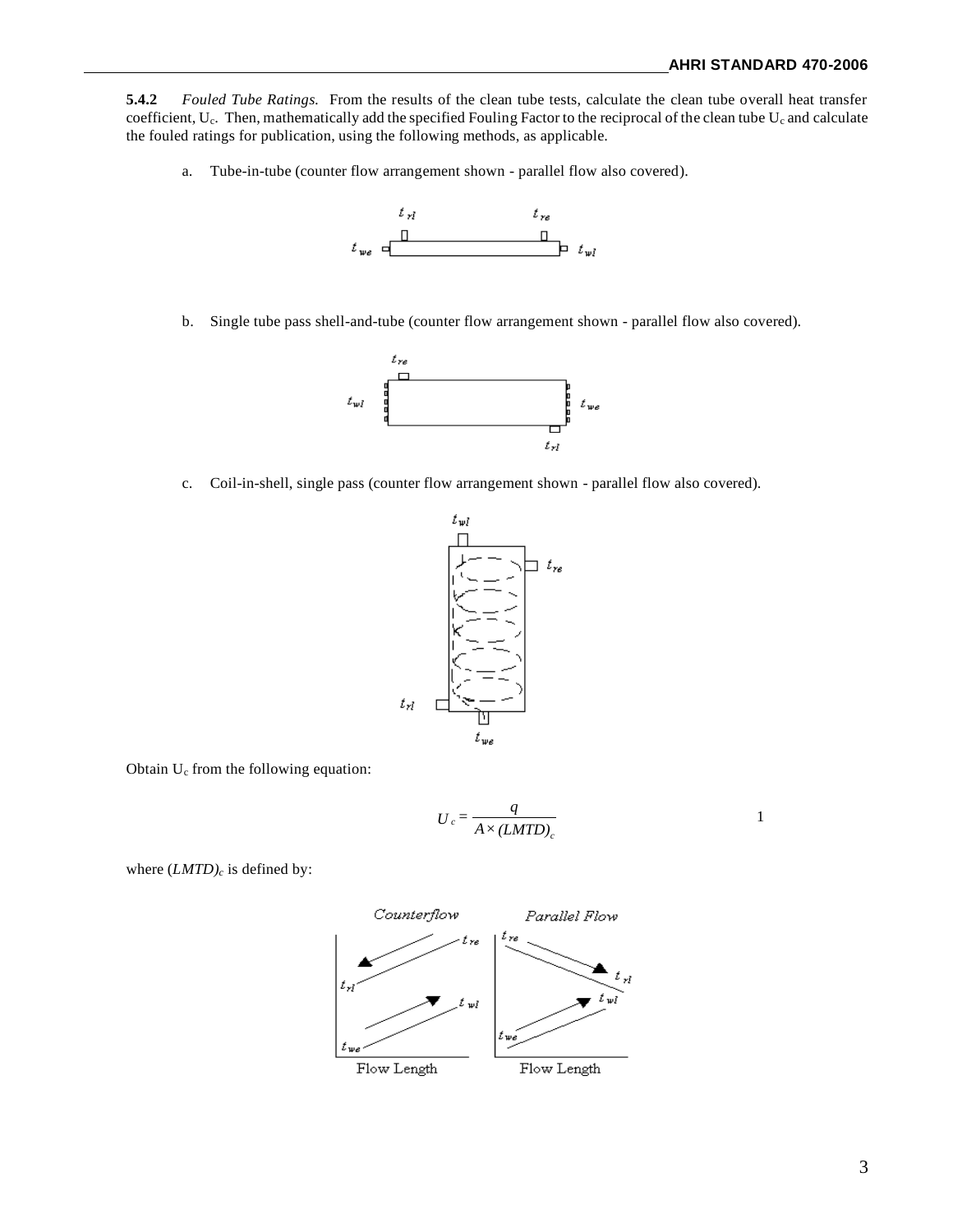#### **AHRI STANDARD 470-2006**

for counter flow:

$$
\left(LMTD\right)_c = \frac{\left(t_{re} - t_{wl}\right) - \left(t_{rl} - t_{we}\right)}{\ln\left[\frac{t_{re} - t_{wl}}{t_{rl} - t_{we}}\right]}
$$
 2a

for parallel flow:

$$
\left(LMTD\right)_{c} = \frac{\left(t_{re} - t_{we}\right) - \left(t_{rl} - t_{wl}\right)}{\ln\left[\frac{t_{re} - t_{we}}{t_{rl} - t_{wl}}\right]}
$$
2b

The total thermal resistance is equal to the reciprocal of the overall coefficient of heat transfer:

$$
R_c = \frac{1}{U_c} = \frac{A \times (LMTD)_c}{q}
$$

The next step in determination of fouled ratings is the calculation of the total thermal resistance including fouling. This is found by adding the specified Fouling Factor to the clean-tube overall resistance, as illustrated below.

- 1. Refrigerant outside tubes (fouling inside):
	- a. Basing calculations on outside surface area:

$$
R_{fo} = R_{co} + r_{flo} \left( \frac{A_o}{A_i} \right) \tag{4a}
$$

b. Basing calculations on inside surface area:

$$
R_{fi} = R_{ci} + r_{fi} \tag{4b}
$$

- 2. Refrigerant inside tubes (fouling outside):
	- a. Basing calculations on outside surface area:

$$
R_{fo} = R_{co} + r_{fo} \tag{5a}
$$

b. Basing calculations on inside surface area:

$$
R_{fi} = R_{ci} + r_{fo} \left(\frac{A_i}{A_o}\right) \tag{5b}
$$

Now calculate the following:

 $C_{hot} = (m \cdot c_p)_r$  = Hot fluid (refrigerant) capacity rate at Rating Conditions, Btu/(h  $\cdot$  °F) [W/°C]

 $C_{cold} = (m \cdot c_p)_w =$ Cold fluid (water) capacity rate at Rating Conditions, Btu/ (h  $\cdot$  °F) [W/°C]

 $C_{min}$  = The smaller of  $C_{hot}$  or  $C_{cold}$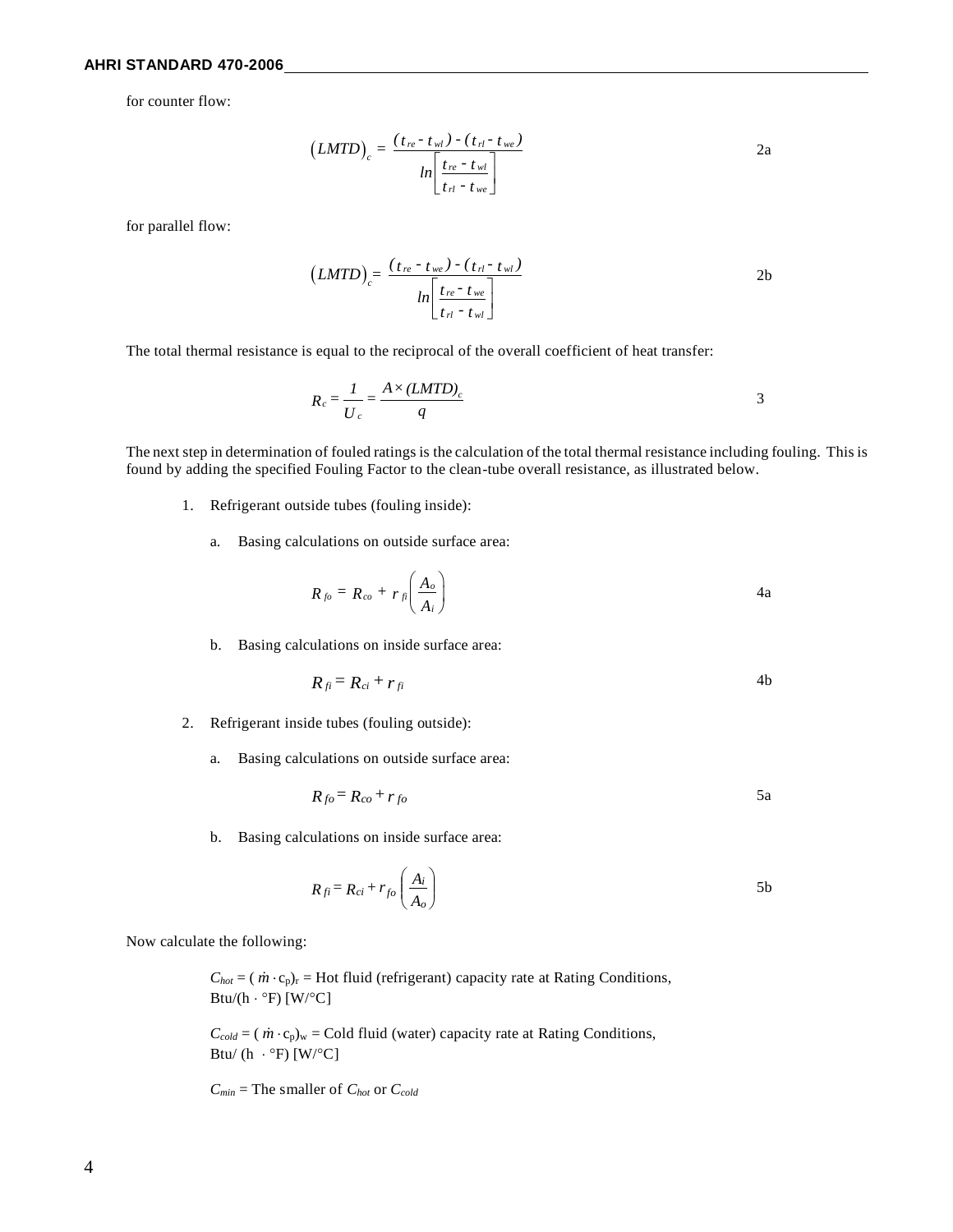*Cmax* = The larger of *Chot* or *Ccold*

 $q_{max} = C_{min} (t_{re} - t_{we}),$  Btu/h [W]

$$
NTU = \frac{A}{R_f \cdot C_{min}}, dimensionless
$$

where  $R_f$  is based on area A.

The actual heat transfer under fouled conditions, *qf*, is calculated from

$$
q_f = \varepsilon \, q_{\text{max}} \tag{7}
$$

where  $\varepsilon$  is determined for either counter flow or parallel flow arrangements of the exchanger types shown in 5.4.2, items a, b and c.

Counter flow, where  $C_{min} \neq C_{max}$ 

$$
\varepsilon = \frac{1 - EXP^{-.NTU(1 - C_{min} / C_{max})}}{1 - (C_{min} / C_{max}) EXP^{-.NTU(1 - C_{min} / C_{max})}}
$$
8a

where  $C_{min} = C_{max}$ :

$$
\varepsilon = \frac{NTU}{(1+NTU)}\tag{8b}
$$

Parallel flow:

$$
\varepsilon = \frac{I - EXP^{-NTU}(I + C_{min} / C_{max})}{I + (C_{min} / C_{max})}
$$
8c

Now having the actual heat transfer under fouled conditions, the leaving water and refrigerant temperatures can be calculated from:

$$
t_{wl} = t_{we} + \frac{q_f}{C_{cold}}
$$
9a

$$
t_{rl} = t_{re} - \frac{q_f}{C_{hot}}
$$
9b

The combination of *qf*, *twe* and *tre* define the fouled ratings at the given operating conditions.

**5.5** *Symbols and Subscripts*. The symbols and subscripts used in Equations 1 through 9 are as follows:

*Symbols*:

- $A =$  Total heat transfer area, ft<sup>2</sup> [m<sup>2</sup>]  $C =$  Flow-stream capacity rate ( $\dot{m} \cdot c_p$ ), Btu/(h · °F) [W/°C]  $c_p$  = Specific heat at constant pressure, Btu/(lb  $\cdot$  °F) [kJ/(kg  $\cdot$  °C)]  $\epsilon$  = Exchanger heat transfer effectiveness<br>*EXP* = Base of natural logarithm, e
- *EXP =* Base of natural logarithm, e

$$
LMTD = Log mean temperature difference, \,^{\circ}F [^{\circ}C]
$$

 $\dot{m}$  = Fluid mass flow rate, lb/h [kg/s]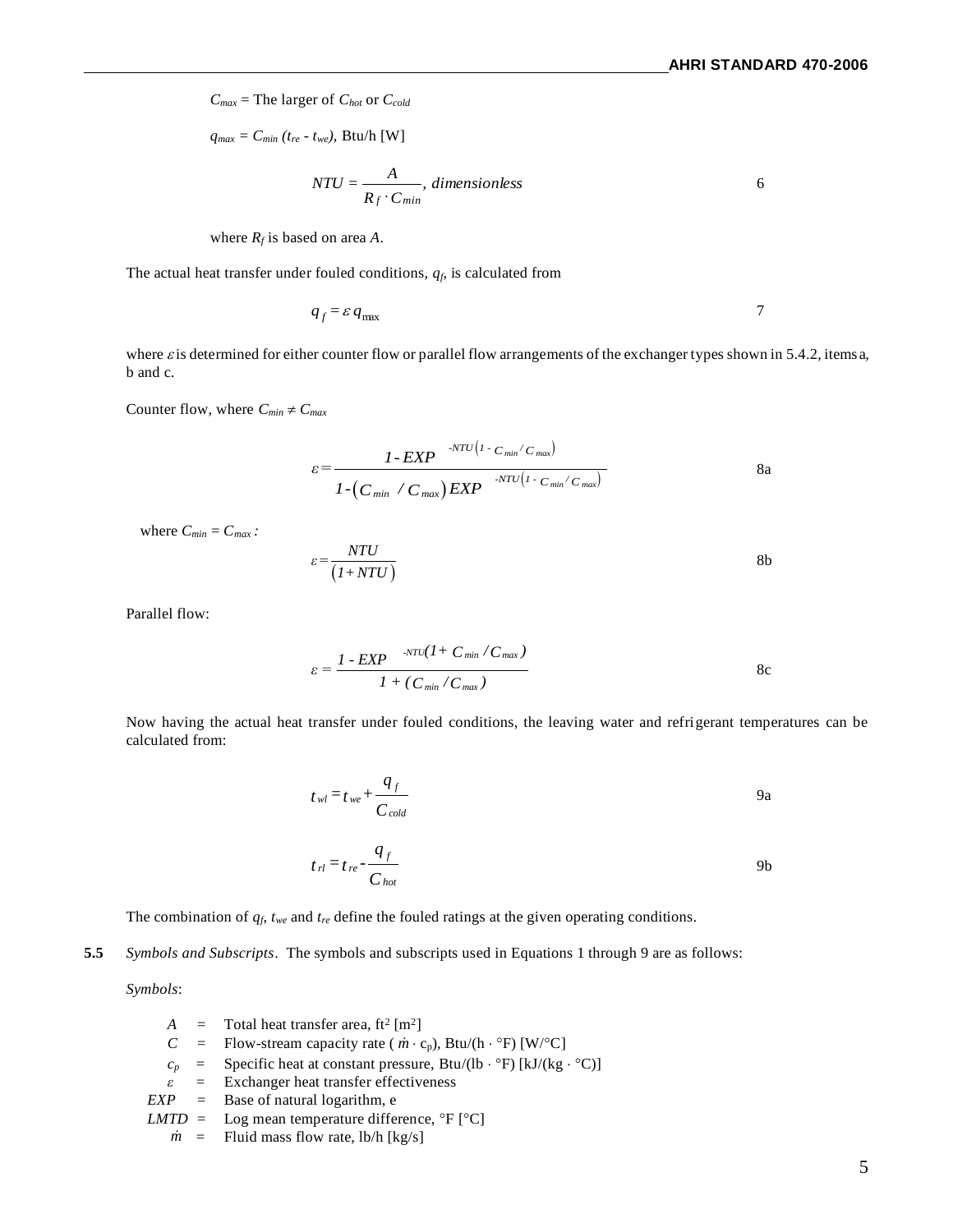- *NTU =* Number of exchanger heat transfer units
	- *q* = Total heat transfer rate, Btu/h [W]
	- $R =$  Total thermal resistance,  $h \cdot ft^2 \cdot \text{P/B}$ tu  $[m^2 \cdot \text{C/W}]$
	- $r =$  Individual thermal resistance term, h · ft<sup>2</sup> · °F/Btu [m<sup>2</sup> · °C/W]
	- $t =$  Temperature,  ${}^{\circ}F$   $[{}^{\circ}C]$
	- $U =$  Overall heat transfer coefficient, Btu/(h · ft<sup>2</sup> · °F) [W/(m<sup>2</sup> · °C)]

#### *Subscripts:*

- *c =* Clean
- *e =* Entering
- *f =* Fouled or fouling
- *i =* Inside
- *l =* Leaving
- *o =* Outside
- *r =* Refrigerant
- *w =* Water

**5.6** *Tolerances.* To comply with this standard, published Net Heating Capacity shall be based on data obtained in accordance with the provisions of this standard, and shall be such that any production unit selected at random and tested in accordance with this standard shall have a Net Heating Capacity not less than 95% of the Published Rating, a water pressure drop not more than 110% of the published water pressure drop and a refrigerant pressure drop not more than 110% of the published refrigerant pressure drop.

#### **Section 6. Minimum Data Requirements for Published Ratings**

**6.1** *Minimum Data Requirements for Published Ratings.* As a minimum, Published Ratings shall include all Standard Ratings. All claims to ratings within the scope of this standard shall include the statement "Rated in accordance with AHRI Standard 470." All claims to ratings outside the scope of this standard shall include the statement "Outside the scope of AHRI Standard 470." Wherever Application Ratings are published or printed, they shall include a statement of the conditions at which the ratings apply.

**6.2** *Published Ratings.* Published Ratings shall state all the pertinent operating conditions and shall include the following:

- a. Refrigerant designation(s) per ANSI/ASHRAE Standard 34 with Addenda
- b. Entering refrigerant temperature,  ${}^{\circ}$ F  ${}^{\circ}$ C]
- c. Entering refrigerant pressure, psig [kPa gage]
- d. Net Heating Capacity, Btu/h [W]
- e. Water flow rate, gpm [L/s]
- f. Water pressure drop, psi or ft  $H_2O$  [kPa]
- g. Refrigerant side pressure drop, psi [kPa]
- h. Refrigerant mass flow rate, lb/h [kg/s]
- i. Fouling Factor (water-side),  $ft^2 \cdot h \cdot {}^\circ F/Bt u$  [m<sup>2</sup> ·  ${}^\circ C/W$ ]

Plus at least one of the following:

- j. Entering water temperature,  ${}^{\circ}$ F  $[{}^{\circ}$ C]
- k. Leaving water temperature,  ${}^{\circ}$ F  $[{}^{\circ}$ C]
- **6.3** Published Ratings shall be accompanied by the following information:
	- a. Design pressures for water-side and refrigerant-side, psig [kPa gage]
	- b. Minimum water flow rate, gpm  $[L/s]$ , at minimum entering water temperature,  ${}^{\circ}F$   ${}^{\circ}C$ ]
	- c. Maximum recommended flow rate, gpm [L/s]
	- d. If only clean tube ratings are published, a statement shall be included to contact the manufacturer if fouled tube ratings are required.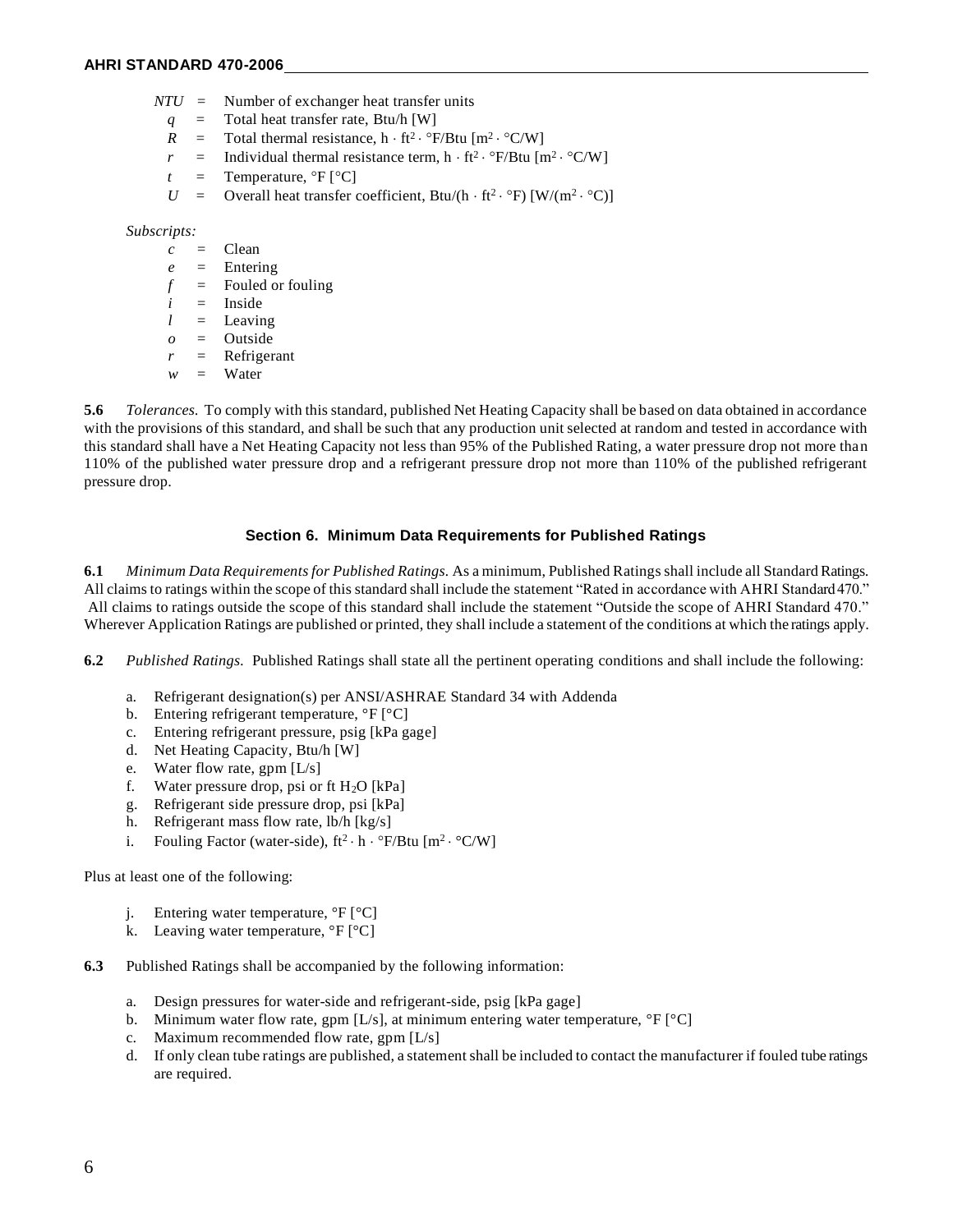#### **Section 7. Marking and Nameplate Data**

**7.1** *Marking and Nameplate Data.* As a minimum, each Desuperheater/Water Heater shall have the following information shown in a conspicuous place:

- a. Name of manufacturer
- b. Manufacturer's model number
- c. Design working pressure for the water side
- d. Design working pressure for the refrigerant side

#### **Section 8. Conformance Conditions**

**8.1** *Conformance.* While conformance with this standard is voluntary, conformance shall not be claimed or implied for products or equipment within the standard's *Purpose* (Section 1) and *Scope* (Section 2) unless such product claims meet all of the requirements of the standard and all the requirements of the testing and rating requirements are measured and reported in complete compliance with the standard. Any product that has not met all the requirements of the standard shall not reference, state, or acknowledge the standard in any written, oral, or electronic communication.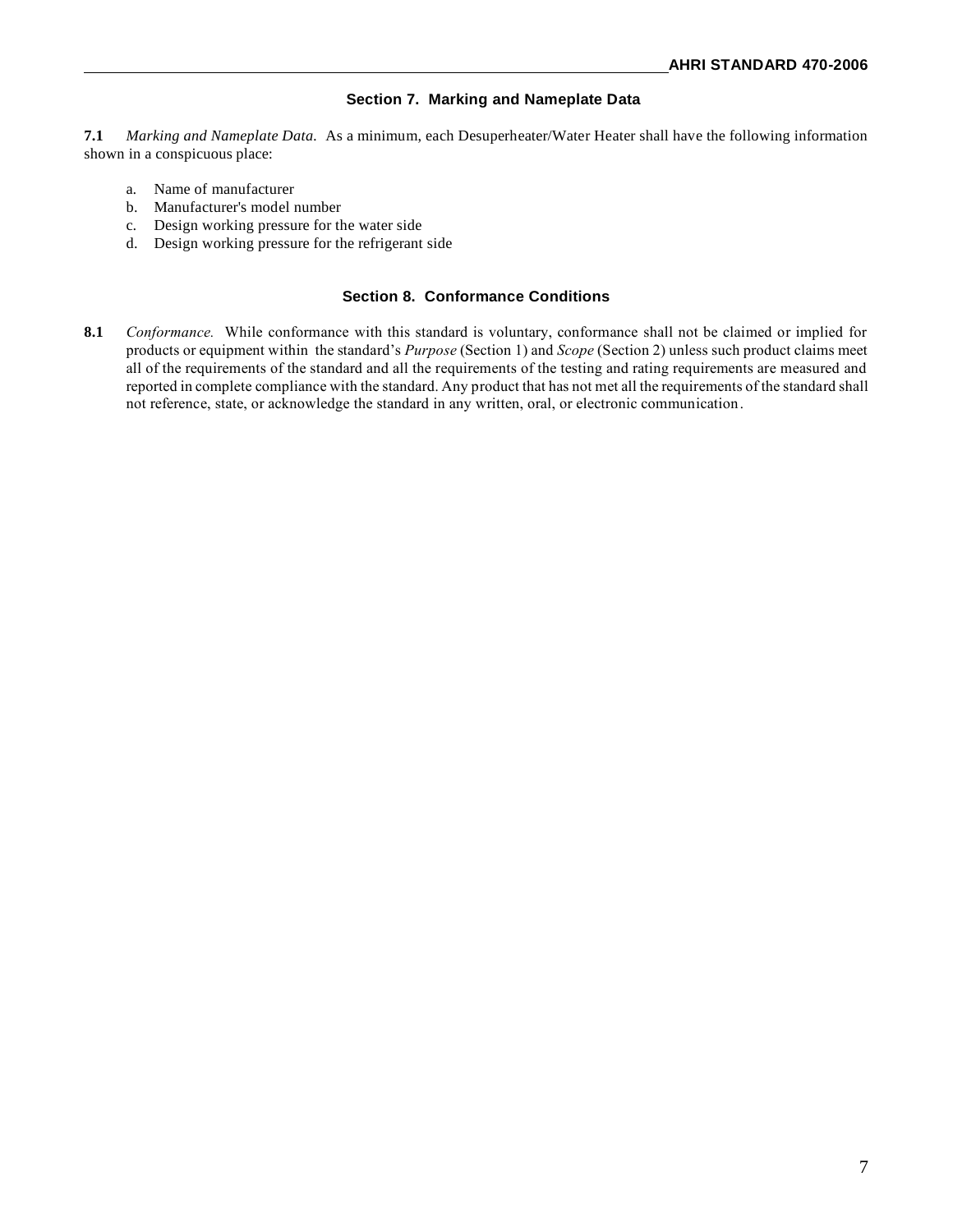# **APPENDIX A. REFERENCES – NORMATIVE**

**A1** Listed here are all standards, handbooks and other publications essential to the formation and implementation of the standard. All references in this appendix are considered as part of the standard.

**A1.1** ANSI/ASHRAE Standard 34-2004 with Addenda, *Designation and Safety Classification of Refrigerants,* 2004, American Society of Heating, Refrigerating and Air-Conditioning Engineers, Inc., 1791 Tullie Circle N.E., Atlanta, GA 30329, U.S.A.

**A1.2** ANSI/ASHRAE Standard 41.1-1986 (RA 2006), *Standard Method for Temperature Measurement,* 2006, American Society of Heating, Refrigerating and Air-Conditioning Engineers, Inc., 1791 Tullie Circle N.E., Atlanta, GA 30329, U.S.A.

**A1.3** ASHRAE *Handbook – Fundamentals*, 2005, American Society of Heating, Refrigerating and Air-Conditioning Engineers, Inc., 1791 Tullie Circle N.E., Atlanta, GA 30329, U.S.A.

**A1.4** ASHRAE *Terminology of Heating, Ventilation, Air Conditioning and Refrigeration*, Second Edition, 1991, American Society of Heating, Refrigerating and Air-Conditioning Engineers, Inc., 1791 Tullie Circle N.E., Atlanta, GA 30329, U.S.A.

**A1.5** ASME Standard PTC 19.5-2004, *Flow Measurement,* 2004, American Society of Mechanical Engineers, 345 East 47th Street, New York, NY 10017, U.S.A.

# **APPENDIX B. REFERENCES – INFORMATIVE**

**B1** Listed here are standards, handbooks and other publications which may provide useful information and background but are not considered essential. References in this appendix are not considered part of the standard.

**B1.1** ANSI/ASHRAE Standard 41.2-1987 (RA 92), *Standard Methods for Laboratory Air Flow* Measurement, 1992, American Society of Heating, Refrigerating and Air-Conditioning Engineers, Inc., 1791 Tullie Circle N.E., Atlanta, GA 30329, U.S.A.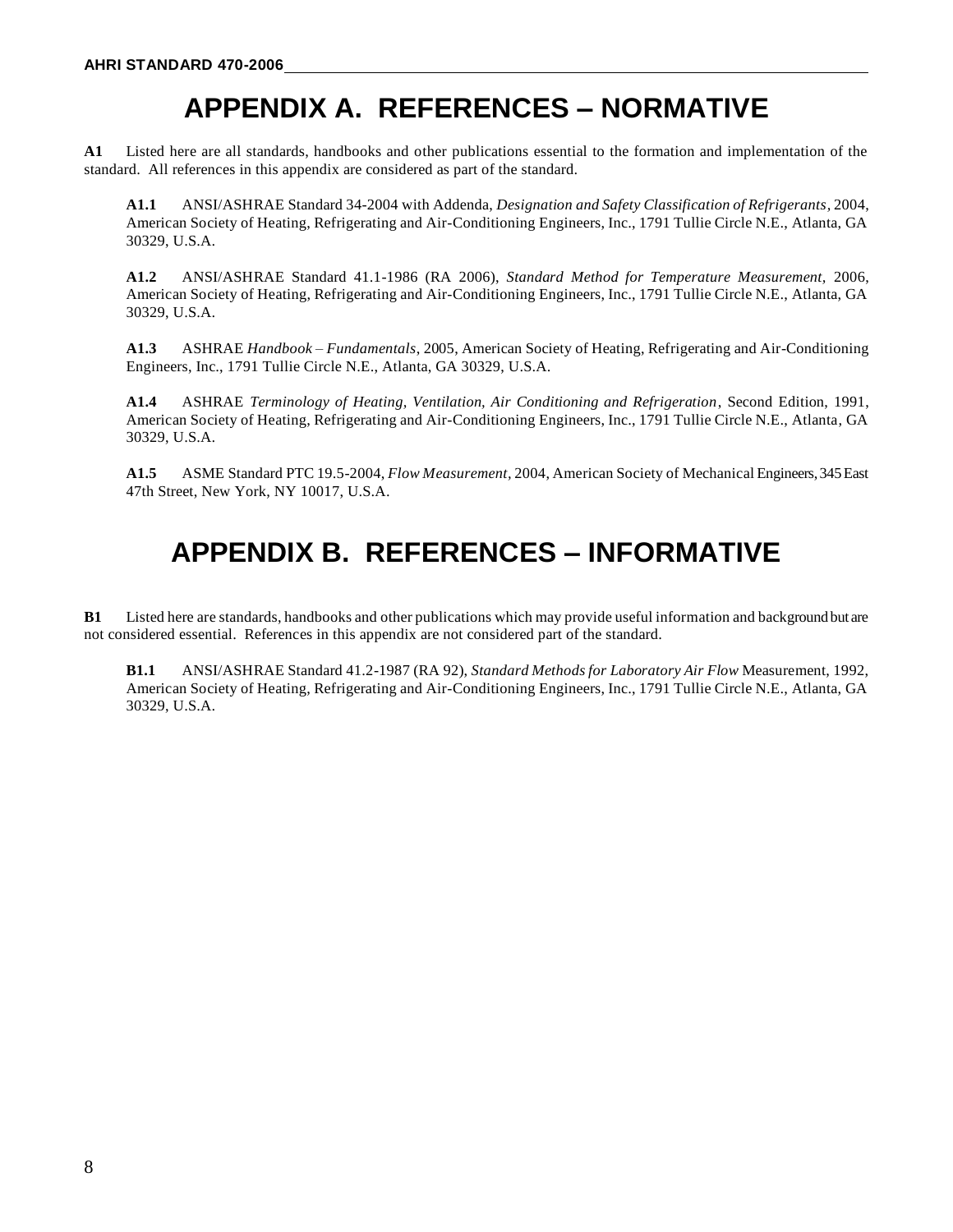# **APPENDIX C. METHOD OF TESTING DESUPERHEATER/WATER HEATERS – NORMATIVE**

- **C1** *Purpose.* This appendix prescribes methods of testing for rating Desuperheater/Water Heaters.
- **C2** *Scope.* This appendix applies to Desuperheater/Water Heaters supplied as a separate component.

#### **C3** *Definitions.*

**C3.1** *Definitions.* Definitions of this appendix are identical with those in Section 3 of this standard.

#### **C4** *Test Results*.

- **C4.1** Test results shall be expressed in the following terms:
	- a. Net Heating Capacity, Btu/h [W]
	- b. Entering water temperature,  ${}^{\circ}F$   ${}^{\circ}C$ ]
	- c. Leaving water temperature,  ${}^{\circ}$ F  ${}^{\circ}$ C]
	- d. Entering refrigerant temperature, °F [°C]
	- e. Water flow rate, gpm [L/s]
	- f. Refrigerant mass flow rate, lb/h [kg/s]
	- g. Water-side pressure drop through heat exchanger, psi or ft  $H_2O$  [kPa]
	- h. Refrigerant-side pressure drop through heat exchanger, psi [kPa]
	- i. Pressure of refrigerant entering heat exchanger, psig [kPa gage]
	- j. Refrigerant designation(s), per ANSI/ASHRAE Standard 34 with Addenda

**C4.2** The test record shall include the date, observers' names, essential identifying physical data of the Desuperheater/Water Heater tested, refrigerant used, all test readings, reference to instrument calibrations and computations, and the determined results.

#### **C5** *Test Methods.*

**C5.1** *Standard Test Methods.*

**C5.1.1** Tests shall consist of measurement of the following at specified conditions:

- a. Entering and leaving water temperatures,  ${}^{\circ}F$   ${}^{\circ}C$ ]
- b. Entering and leaving refrigerant temperatures,  ${}^{\circ}F$   $[{}^{\circ}C]$
- c. Entering refrigerant pressure, psig [kPa gage]
- d. Water-side pressure drop, psi or ft  $H_2O$  [kPa]
- e. Refrigerant-side pressure drop, psi [kPa]
- f. Water flow rate, gpm [L/s]
- g. Refrigerant mass flow rate, lb/h [kg/s]
- h. Ambient temperature, °F [°C]
- **C5.1.2** The heat balance shall be calculated by the following:
	- a. Multiply the mass flow rate of water by the specific heat and temperature difference between entering and leaving water (Net Heating Capacity, Equation C4) and adding to this the heat lost by the refrigerant through the external surfaces of the heat exchanger (Equation C1)
	- b. Multiply the refrigerant mass flow rate by the enthalpy differences between entering and leaving refrigerant (Equation C3).

A heat balance calculated to compare C5.1.2a and C5.1.2b shall be within 5%.

**C5.1.3** The water flow rate shall be determined in accordance with C6.4.1.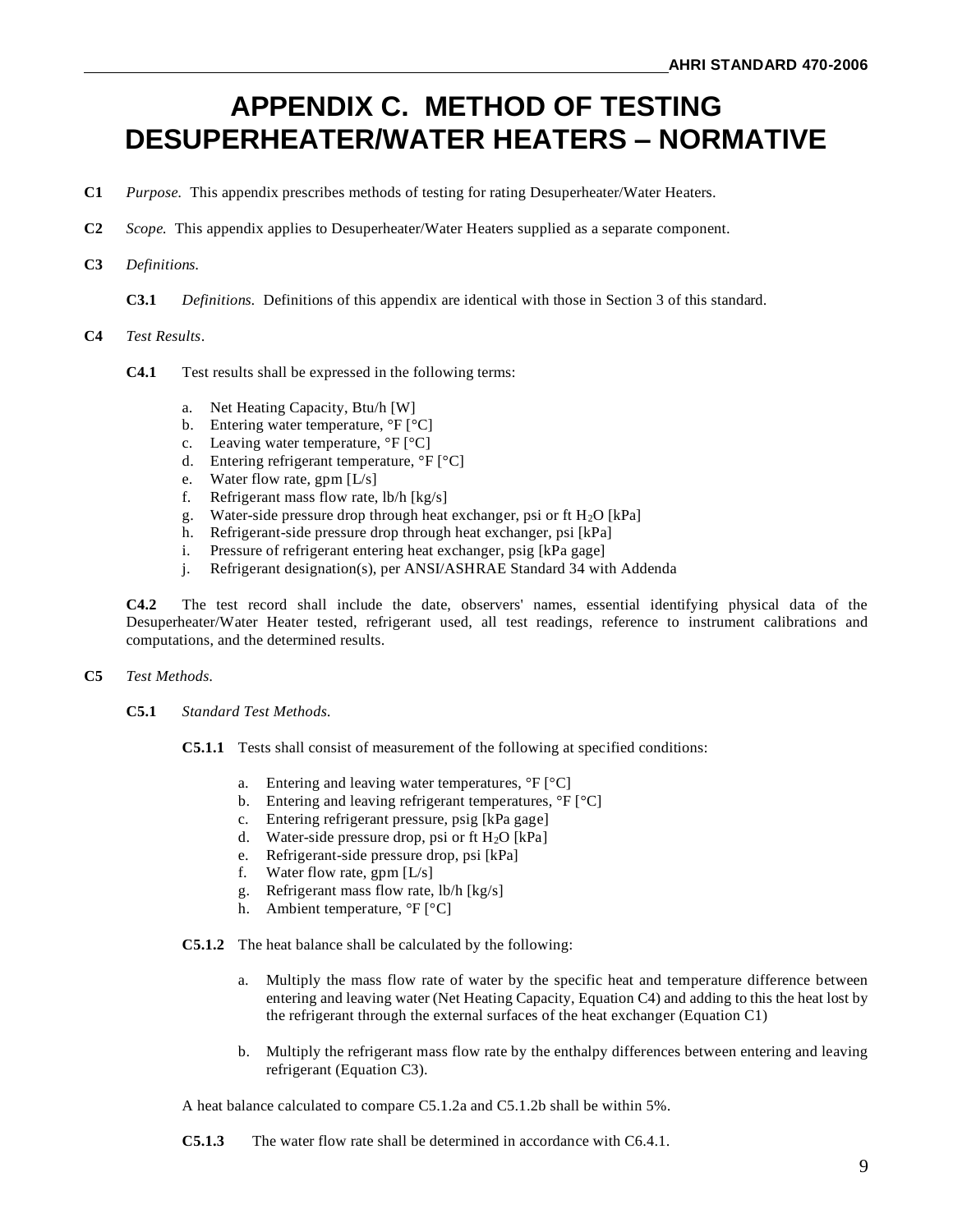**C5.1.4** Refrigerant flow rate shall be determined in accordance with C6.4.2.

**C5.1.5** The enthalpy difference between the entering and leaving refrigerant shall be determined from temperature and pressure measurements and the applicable thermodynamic properties of the refrigerant.

**C5.1.6** The heat lost through the external surfaces of the heat exchanger to the ambient air shall be determined by:

$$
q_o = \frac{A \cdot LMTD}{R}
$$
 C1

and

$$
R = \frac{x}{k} + \frac{1}{h_s}
$$
 C2

**C5.1.7** The heat absorbed by the water is the product of the mass flow, the specific heat and the temperature difference between entering and leaving water (Equation C4).

**C5.1.8** The heat rejected from the refrigerant is the product of the refrigerant mass flow rate and the enthalpy difference between the refrigerant entering and leaving the Desuperheater/Water Heater.

$$
q = \dot{m}_r \left( H_e - H_l \right) \tag{C3}
$$

- **C6** *Instruments, Test Apparatus, and Thermodynamic Properties.*
	- **C6.1** *General*.

**C6.1.1** Instruments, whose types and accuracies are listed below, shall be calibrated against standards before and after each test.

**C6.2** *Temperature Measuring Instruments.*

**C6.2.1** Temperature measurements shall be made in accordance with ANSI/ASHRAE Standard 41.1.

**C6.3** *Pressure Measuring Instruments.*

**C6.3.1** All pressure measuring instruments shall have accuracy within 1% of the absolute pressure readings or within 2% of the differential pressure readings.

- **C6.4** *Flow Measuring Instruments.*
	- **C6.4.1** *Water Flow Measuring Instruments.*

**C6.4.1.1** Flow meter accuracy shall be within 2% over the range of flows measured.

**C6.4.2** *Refrigerant Flow Measuring Instruments.*

**C6.4.2.1** Refrigerant flow rate measurements shall be made with one or more of the following instruments.

- a. Liquid refrigerant flow meter
- b. Gaseous refrigerant flow meter

**C6.4.2.2** A refrigerant calorimeter may also be used to calculate the refrigerant mass flow rate. In this approach, the calorimeter is used to accurately measure the amount of heat required to evaporate and superheat the refrigerant flowing through it. The refrigerant mass flow rate is determined by dividing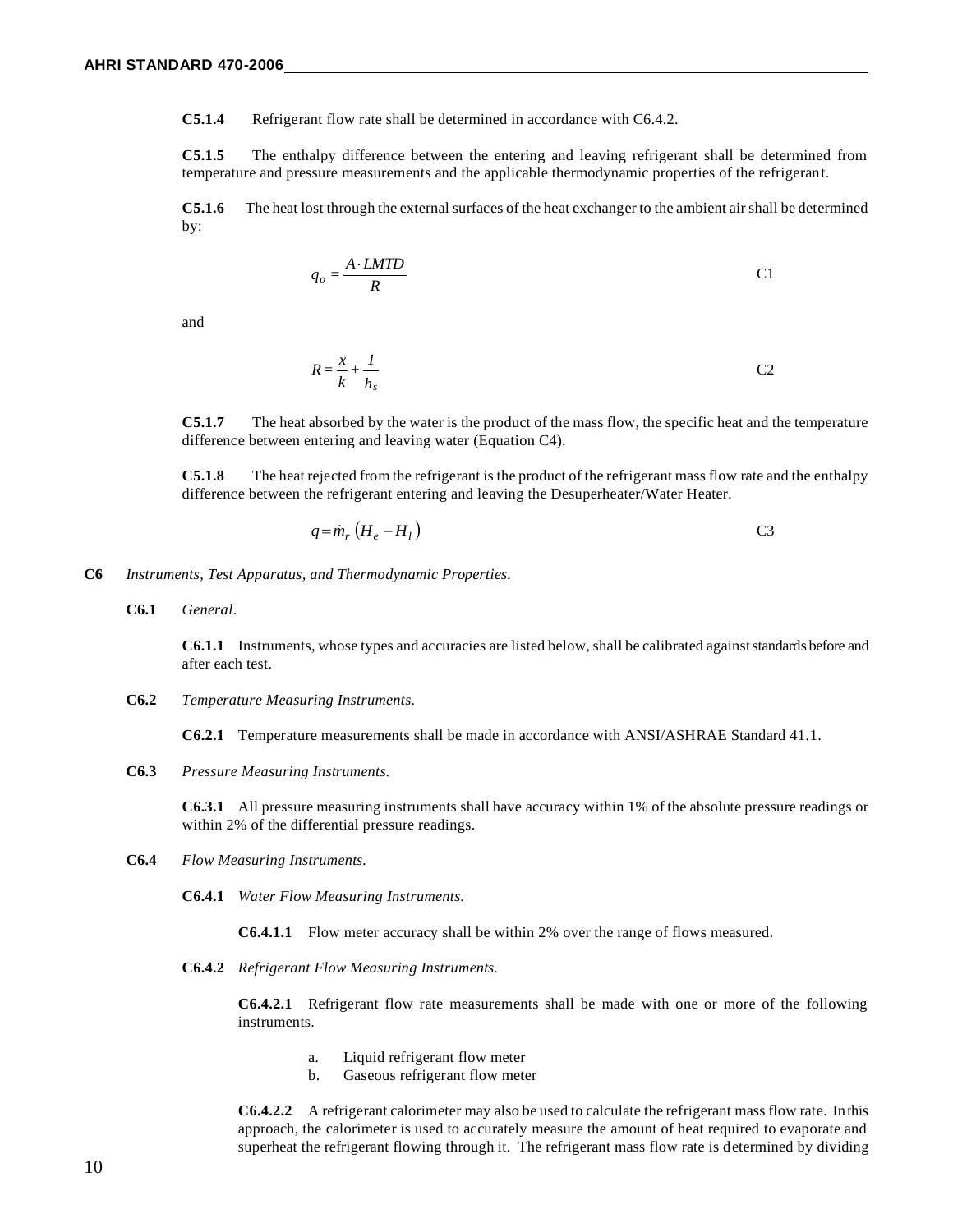the heat input, including leakage losses, by the enthalpy difference between the entering and leaving refrigerant.

**C6.4.2.3** Accuracy of either the direct or indirect refrigerant mass flow rate measurement shall be within 2% of the range of mass flows calculated.

**C6.4.2.4** Instruments shall be applied and used in accordance with ASME PTC 19.5.

**C6.4.3** *Thermodynamic Properties of Refrigerants.* Thermodynamic properties of refrigerants shall be obtained from the current issue of the ASHRAE *Handbook-Fundamentals*.

#### **C7** *Test Procedure*

**C7.1** *General*

**C7.1.1** The Desuperheater/Water Heater, the selected instruments, and test apparatus shall be assembled, connected, tested, dehydrated, evacuated, and charged with refrigerant. If necessary, a refrigerant superheater may be used to assure accuracy of measurements and to obtain specified conditions.

**C7.1.2** The water-side surfaces of the heat exchangers shall be cleaned immediately prior to the test. This method gives clean tube test results.

**C7.1.3** The refrigerant system shall be checked for non-condensables. Non-condensables present for a test intended for rating shall not exceed that amount which increases the condenser pressure more than the equivalent of 0.5 °F [0.3 °C].

**C7.2** *Operation and Limits.*

**C7.2.1** Start the system and maintain the specified conditions in accordance with the following tolerances:

- a. The arithmetic average of pressure readings used to determine refrigerant enthalpies and refrigerant saturated temperatures shall not vary from the required values by more than 2% of their absolute values nor shall the individual pressure readings vary by more than this amount from the average value. Pressure readings shall be converted to absolute values to determine refrigerant saturated temperatures.
- b. The arithmetic average of temperature readings of water and refrigerant entering and leaving the Desuperheater/ Water Heater shall not vary from the specified value by more than 1.0°F [0.6°C] nor shall the individual readings vary by more than this amount from the average value.

**C7.2.2** After establishment of steady flow conditions, all required readings shall be taken at intervals of not less than fifteen minutes, and the test shall be continued until two consecutive sets of readings are within the specified limits.

#### **C8** *Computation of Results.*

**C8.1** The Net Heating Capacity, *q*, is given as follows:

$$
q = (\dot{m} \cdot c_p \cdot \Delta t)_w
$$
 C4a

$$
[q=1000(\dot{m}\cdot c_p\cdot\varDelta t)_w]
$$
 C4b